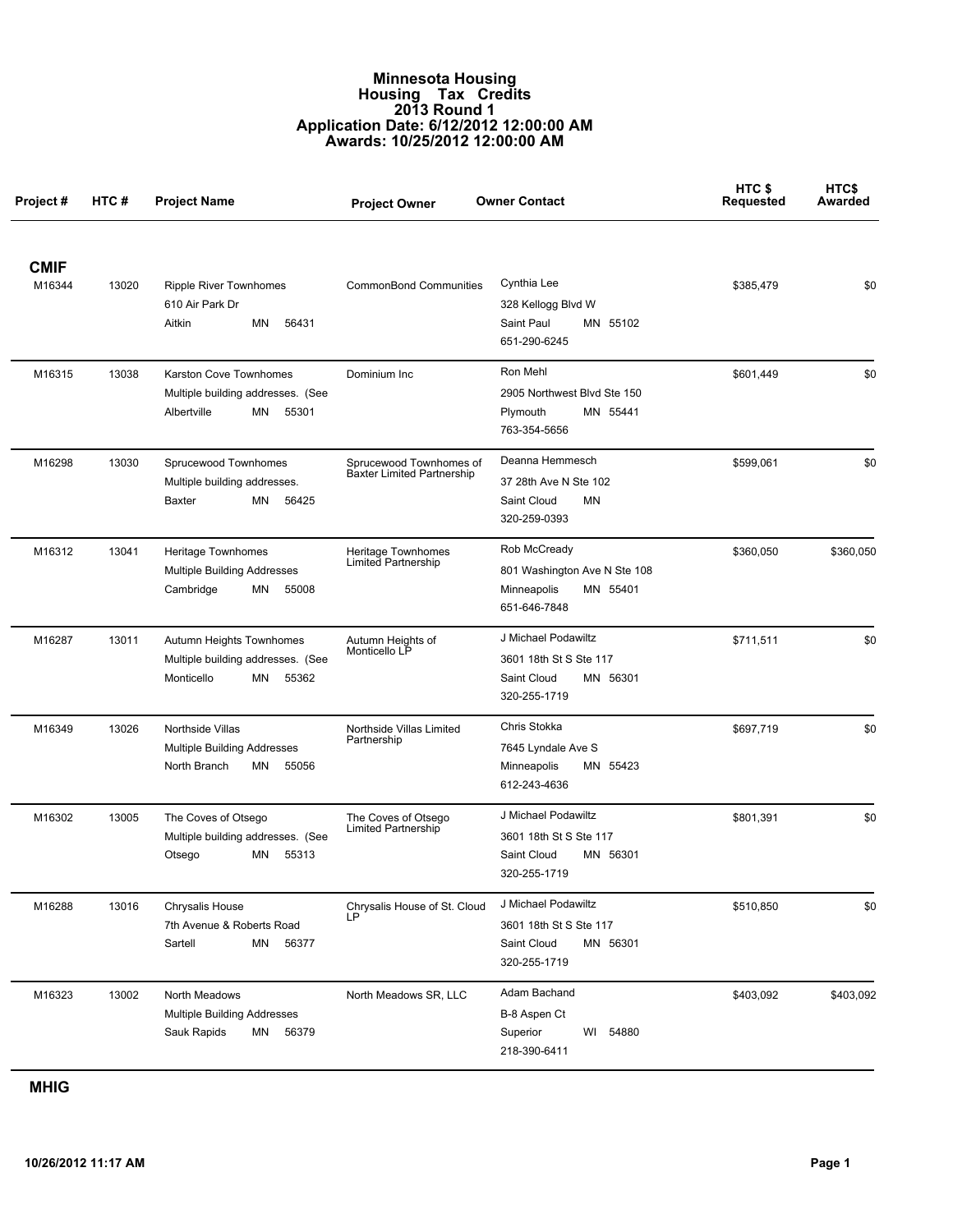| Project# | HTC#  | <b>Project Name</b>                                                                                                   | <b>Project Owner</b>                                      | <b>Owner Contact</b>                                                                       | HTC \$<br>Requested | HTC\$<br>Awarded |
|----------|-------|-----------------------------------------------------------------------------------------------------------------------|-----------------------------------------------------------|--------------------------------------------------------------------------------------------|---------------------|------------------|
| M16286   | 13043 | Arden Village<br>1296 County Road F West<br>Arden Hills<br>ΜN<br>55112                                                | Arden Village Housing<br>Group, LLC                       | John Belisle<br>PO Box 727 366 10th Ave S<br>MN 56387<br><b>Waite Park</b><br>320-202-3100 | \$856,752           | \$0              |
| M16332   | 13004 | <b>Creeks Run Townhomes</b><br>SE Quadrant of Yellow Brick Road<br>Chaska<br>ΜN<br>55318                              | <b>Creeks Run Limited</b><br>Partnership                  | <b>Ryan Sailer</b><br>3550 Labore Rd Ste 10<br>Vadnais Heights MN 55110<br>612-508-4627    | \$1,000,000         | \$899,785        |
| M16295   | 13001 | Skyline II<br>6008 2nd St NE<br>ΜN<br>55432<br>Fridley                                                                | Anoka County Community<br>Action Program Inc(ACCÁP)       | Jo Ann Wright<br>1201 89th Ave NE Ste 345<br><b>Blaine</b><br>MN 55434<br>763-783-4747     | \$191,700           | \$0              |
| M16317   | 13025 | <b>Bottineau Ridge Apartments</b><br>Hemlock Lane N & Arbor Lakes<br>55369<br>Maple Grove<br>ΜN                       | Bottineau Ridge of Maple<br>Grove Limted Partnership      | Jeff Von Feldt<br>11900 Wayzata Blvd Ste 216J<br>MN 55305<br>Minnetonka<br>952-544-6769    | \$898,462           | \$898,462        |
| M16320   | 13024 | Concordia Arms<br>2030 Lydia Ave E<br>55109<br>Maplewood<br>ΜN                                                        | <b>CB Concordia Limited</b><br>Partnership                | Cynthia Lee<br>328 Kellogg Blvd W<br>Saint Paul<br>MN 55102<br>651-290-6245                | \$860,000           | \$0              |
| M16311   | 13032 | <b>Ebenezer Tower Apartments</b><br>2523 Portland Ave S<br>ΜN<br>55404<br>Minneapolis                                 | Ebenezer Towers on<br>Portland LLC                        | Stephen Grygar<br>2722 Park Ave<br>MN 55407<br>Minneapolis<br>612-874-3477                 | \$1,020,839         | \$0              |
| M16336   | 13018 | <b>Opportunity Housing Limited</b><br>Multiple Building Addresses<br>Minneapolis<br>ΜN<br>55408                       | <b>Opportunity Housing Limited</b><br>Partnership         | Caroline Horton<br>901 3rd St N Ste 150<br>MN 55401<br>Minneapolis<br>612-344-1314         | \$1,105,409         | \$0              |
| M16342   | 13029 | PPL DECC Recapitalization Project PPL DECC Limited<br>Multiple building addresses. (See<br>MN<br>55404<br>Minneapolis | Partnership                                               | <b>Barbara McCormick</b><br>1035 Franklin Ave E<br>ΜN<br>Minneapolis<br>612-455-5201       | \$839,263           | \$0              |
| M16353   | 13017 | <b>Emerson North Family Housing</b><br>1800 Emerson Ave N<br>Minneapolis<br>ΜN<br>55411                               | <b>Emerson North Family</b><br>Housig Limited Partnership | Kirk Moorhead<br>2610 University Ave W Ste 100<br>Saint Paul<br>MN 55119<br>651-789-6260   | \$1,000,000         | \$0              |
| M16362   | 13007 | CommonBond VA Hsg Fort Snelling<br>Multiple building addresses<br>Minneapolis<br>ΜN<br>55111                          | <b>CBVA Minneapolis Limited</b><br>Partnership            | Ellen Higgins<br>328 Kellogg Blvd W<br>Saint Paul<br>MN 55102<br>651-291-1750              | \$1,000,000         | \$0              |
| M16364   | 13033 | <b>Veterans East</b><br>5025 54th Street East<br>ΜN<br>55417<br>Minneapolis                                           | TBA*                                                      | Danielle Salus<br>614 1st St N Ste 100<br>Minneapolis<br>MN 55401<br>612-332-6264          | \$864,742           | \$0              |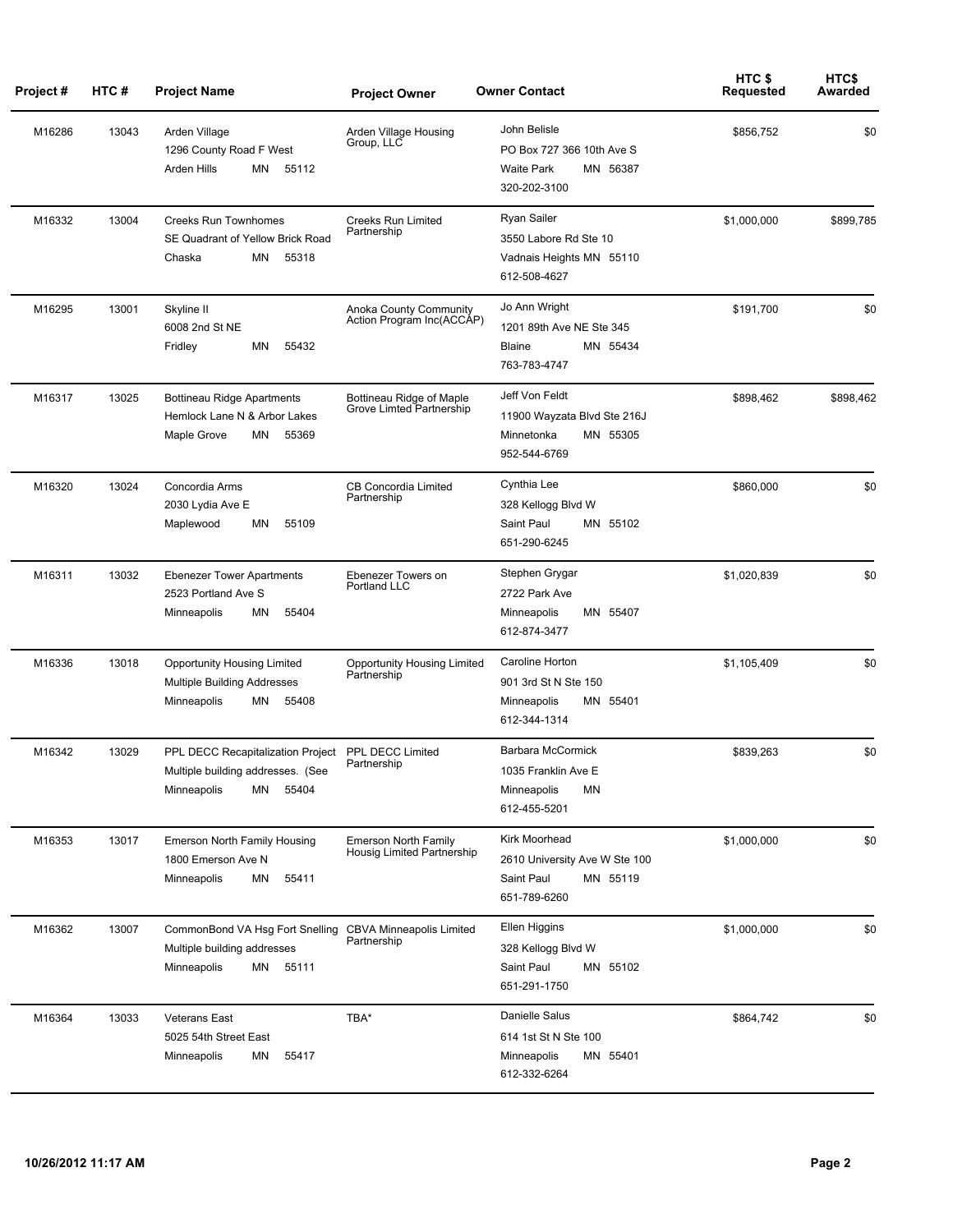| Project#               | HTC#  | <b>Project Name</b>                                                                         | <b>Project Owner</b>                            | <b>Owner Contact</b>                                                                       | HTC\$<br><b>Requested</b> | HTC\$<br>Awarded |
|------------------------|-------|---------------------------------------------------------------------------------------------|-------------------------------------------------|--------------------------------------------------------------------------------------------|---------------------------|------------------|
| M16319                 | 13014 | <b>Compass Pointe</b><br>62nd Avenue N. & West Broadway<br>New Hope<br>ΜN<br>55428          | <b>Compass Ponte I Limited</b><br>Partnership   | Ron Clark<br>7500 78th St W<br>Edina<br>MN 55439<br>952-947-3010                           | \$949,228                 | \$0              |
| M16340                 | 13042 | <b>Bass Creek Townhomes</b><br>Multiple building addresses. (See<br>Plymouth<br>ΜN<br>55442 | Dominium Inc                                    | Jeff Huggett<br>2905 Northwest Blvd Ste 150<br>Plymouth<br>ΜN<br>763-354-5500              | \$699,880                 | \$0              |
| M16303                 | 13014 | The Seasons Townhomes<br>Multiple Building Addresses<br>ΜN<br>55303<br>Ramsey               | The Seasons Townhomes of<br>Ramsey LP           | J Michael Podawiltz<br>3601 18th St S Ste 117<br>Saint Cloud<br>MN 56301<br>320-255-1719   | \$999,990                 | \$999,990        |
| M16294                 | 13010 | Old Home Plaza<br>370 University Avenue West<br>Saint Paul<br>ΜN<br>55103                   | St. Paul Old Home Plaza,<br>LLC                 | Jamie Thelen<br>PO Box 727 366 10th Ave S<br><b>Waite Park</b><br>MN 56387<br>320-202-3100 | \$1,102,861               | \$745,607        |
| M16360                 | 13009 | Hamline Station -- Family Housing<br>1319 University Ave W<br>Saint Paul<br>ΜN<br>55104     | Hamline Station Family<br>Housing LP            | Barbara McCormick<br>1035 Franklin Ave E<br>Minneapolis<br>ΜN<br>612-455-5201              | \$1,040,011               | \$0              |
| <b>NEMIF</b><br>M16327 | 13013 | Lincoln School Apartments<br>2424 5th St W<br>Duluth<br>ΜN<br>55806                         | Lincoln Park Limited<br>Partnerhsip             | Paul Keenan<br>233 Park Ave S Ste 201<br>MN 55415<br>Minneapolis<br>612-332-3000           | \$670,591                 | \$0              |
| M16334                 | 13022 | <b>Hillside Apartments</b><br>4th Street & 1st Avenue W.<br>Duluth<br>ΜN<br>55806           | Hillside Apartments Duluth,<br>LLLP             | <b>Rick Klun</b><br>105 1/2 St W 1st St<br>Duluth<br>MN 55802<br>218-722-7161              | \$1,006,151               | \$456,986        |
|                        | 13022 | Hillside Apartments<br>4th Street & 1st Avenue W.<br>Duluth<br>ΜN<br>55806                  | Hillside Apartments Duluth,<br>LLLP             | Rick Klun<br>105 1/2 St W 1st St<br>Duluth<br>MN 55802<br>218-722-7161                     | \$1,006,151               | \$549,165        |
| M16292                 | 13035 | Lakewood Townhomes<br>Multiple Bulding Addresses<br><b>Grand Rapids</b><br>ΜN<br>55744      | Lakewood Townhomes of<br><b>Grand Rapids LP</b> | Deanna Hemmesch<br>37 28th Ave N Ste 102<br>Saint Cloud<br>ΜN<br>320-259-0393              | \$524,852                 | \$0              |
| M16365                 | 13044 | Woodland Manor<br>Multiple Building Addresses<br><b>Grand Rapids</b><br>55744<br>MN         | Woodland Housing LLLP                           | Skip Duchesneau<br>PO Box 340 7539 Front St NW<br>Walker<br>MN 56484<br>218-547-3307       | \$98,742                  | \$98,742         |
| <b>NWMIF</b><br>M16350 | 13028 | <b>Pineview Manor</b><br>181 Northern Ave NW<br>Blackduck<br>ΜN<br>56630                    | Pineview Housing LLLP                           | Skip Duchesneau<br>PO Box 340 7539 Front St NW<br>Walker<br>MN 56484<br>218-547-3307       | \$88,324                  | \$88,324         |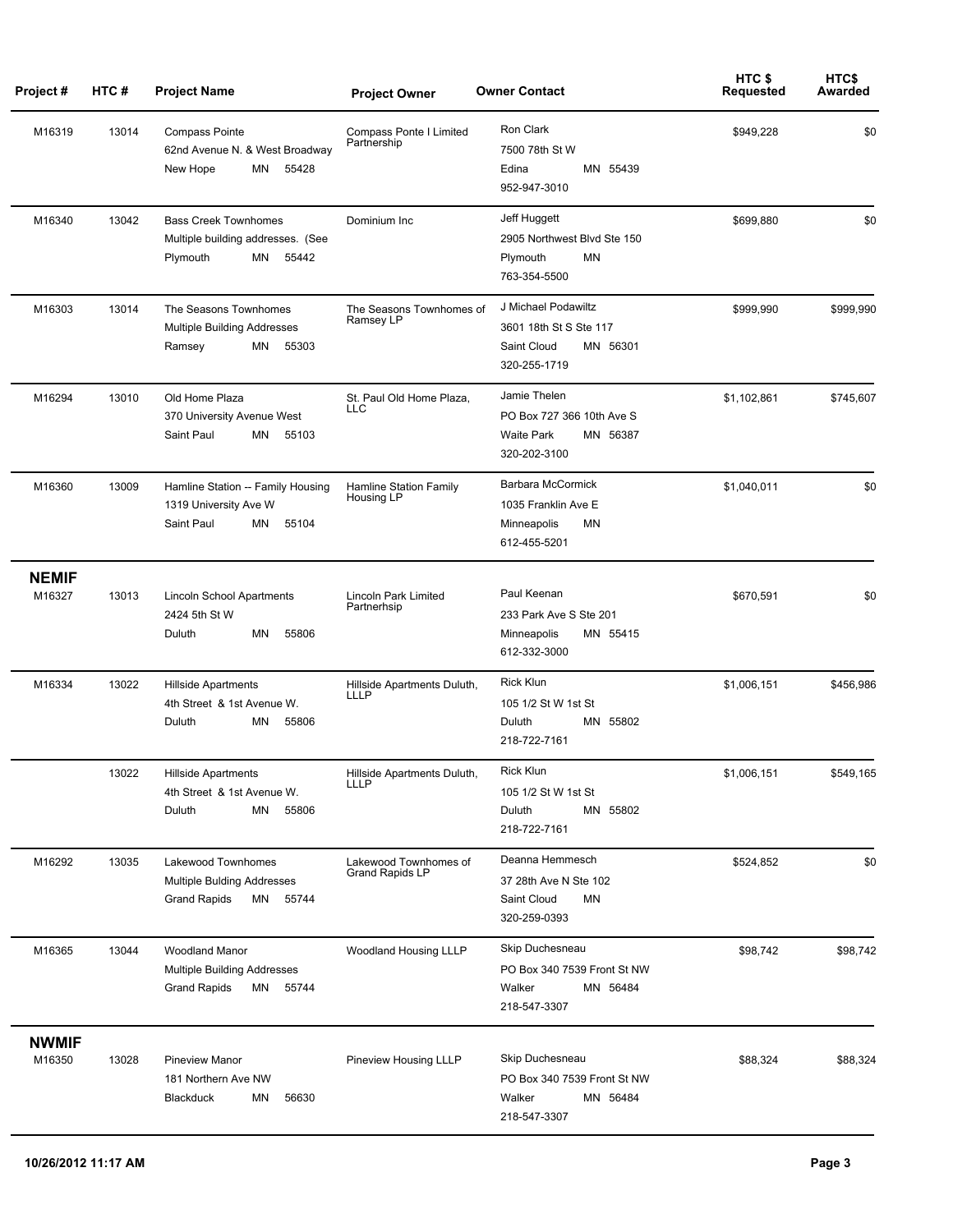| Project#               | HTC#  | <b>Project Name</b>                                                                           | <b>Project Owner</b>                                | <b>Owner Contact</b>                                                                     | HTC\$<br>Requested | HTC\$<br>Awarded |
|------------------------|-------|-----------------------------------------------------------------------------------------------|-----------------------------------------------------|------------------------------------------------------------------------------------------|--------------------|------------------|
| M16351                 | 13015 | <b>River Pointe Townhomes</b><br>Multiple building addresses<br>Thief River Falls MN<br>56701 | <b>River Pointe LLLP</b>                            | Skip Duchesneau<br>PO Box 340 7539 Front St NW<br>Walker<br>MN 56484<br>218-547-3307     | \$341,776          | \$341,776        |
| M16304                 | 13045 | White Earth Homes V<br>Multiple building addresses. (See<br><b>White Earth</b><br>56569<br>ΜN | White Earth Limited<br>Partnership #5               | Jennifer McDougall<br>3303 US Hwy 59<br>Waubun<br>MN 56589<br>218-473-4663               | \$583,653          | \$583,653        |
| <b>SEMIF</b><br>M16333 | 13027 | <b>Highland Commons</b><br>101 7th Ave SW<br>ΜN<br>55307<br>Arlington                         | Arlington Investments, LLC                          | Adam Bachand<br>1406 Belknap St<br>WI<br>54880<br>Superior<br>715-718-0449               | \$437,221          | \$0              |
| M16343                 | 13037 | Prairiewood Townhomes<br>Multiple building addresses<br>Faribault<br>MN<br>55021              | Prairiewood Townhomes<br><b>Limited Partnership</b> | Susan Strandberg<br>1414 North Star Dr<br>MN 55992<br>Zumbrota<br>507-732-8557           | \$636,773          | \$636,772        |
| M16325                 | 13006 | Kasson School Apartments<br>101 Third Avenue NW<br>ΜN<br>55944<br>Kasson                      | Kasson School Limited<br>Partnership                | Paul Keenan<br>233 Park Ave S Ste 201<br>MN 55415<br>Minneapolis<br>612-332-3000         | \$396,740          | \$0              |
| M16341                 | 13008 | <b>Eastport Apartments</b><br>1400 Pohl Rd<br>56001<br>ΜN<br>Mankato                          | Eastport Renewal, LLC                               | Noah Nordheimer<br>11200 Rockville Pike Ste 250<br>Rockville<br>MD 20852<br>301-998-0415 | \$629,235          | \$0              |
| M16368                 | 13040 | <b>Riverside Lofts</b><br>221 Lamm Street<br>56001<br>Mankato<br>ΜN                           | Riverside Lofts, LLC                                | Krisit Morgan<br>7447 University Ave Ste 210<br>Middleton<br>WI 53562<br>608-824-2292    | \$982,661          | \$0              |
| M16289                 | 13021 | Falcon Heights Townhomes<br><b>Multiple Bulding Addresses</b><br>55904<br>Rochester<br>MN     | Falcon Heights Townhomes<br>of Rochester LP         | J Michael Podawiltz<br>3601 18th St S Ste 117<br>Saint Cloud<br>MN 56301<br>320-255-1719 | \$747,665          | \$0              |
| M16345                 | 13031 | Rochester Square Apartments<br>Multiple Building Addresses<br>Rochester<br>MN<br>55901        | RS Apartments, Limited<br>Partnership               | Joe Weis<br>2227 7th St NW<br>MN 55901<br>Rochester<br>507-288-2041                      | \$754,079          | \$0              |
| M16321                 | 13023 | Park Row Crossing<br>Multiple Building Addresses<br>Saint Peter<br>MN<br>56082                | Park Row Crossing Limited<br>Partnership            | Rick Goodemann<br>2401 Broadway Ave Ste 4<br>MN 56172<br>Slayton<br>507-836-1602         | \$652,686          | \$652,686        |
| M16348                 | 13036 | Sunrise Manor<br>500 Remmele St<br>Sleepy Eye<br>56085<br>ΜN                                  | <b>CommonBond Communities</b>                       | Cynthia Lee<br>328 Kellogg Blvd W<br>Saint Paul<br>MN 55102<br>651-290-6245              | \$369,778          | \$0              |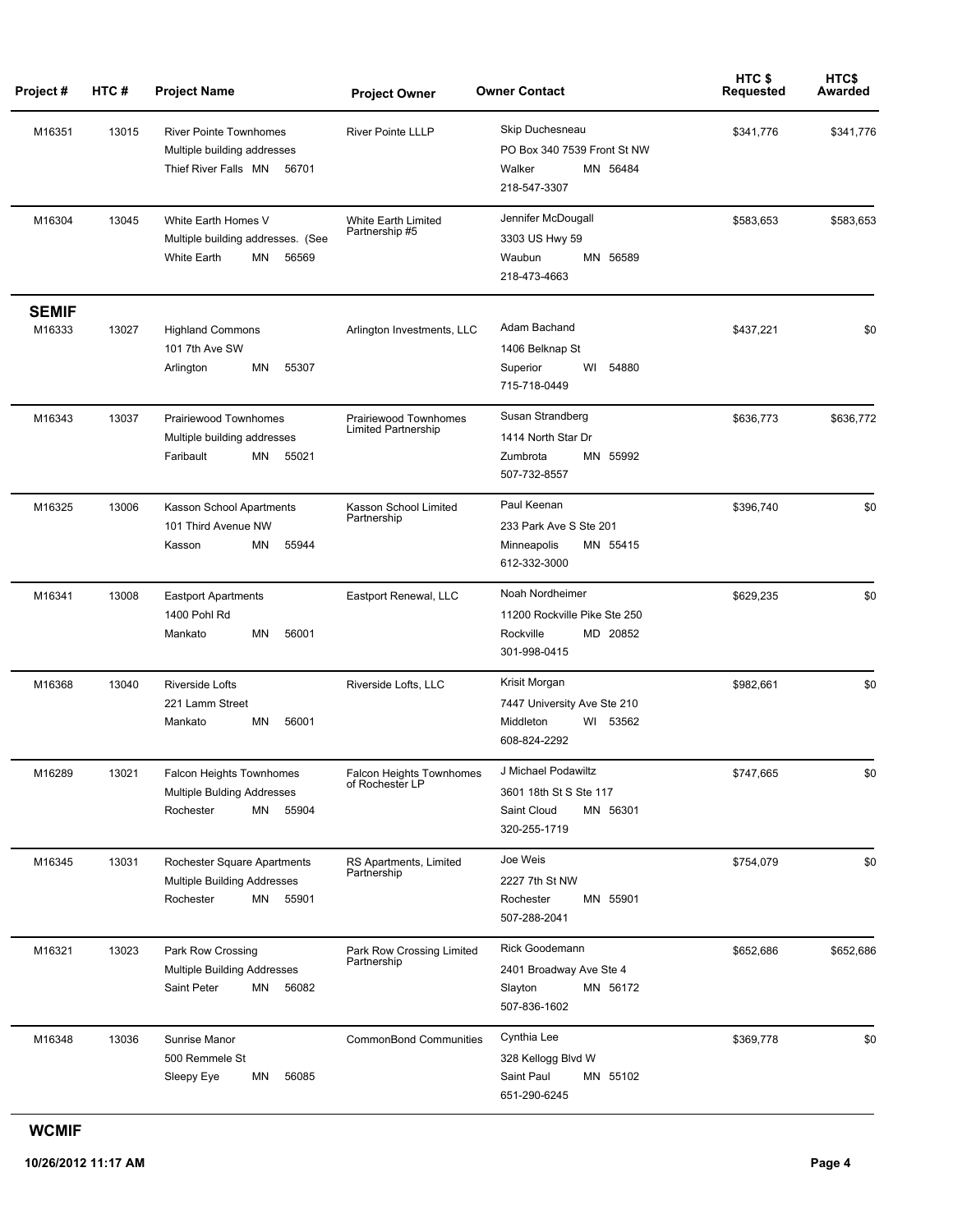| Project#               | HTC#                             | <b>Project Name</b>                                                                                                                           | <b>Project Owner</b>                        | <b>Owner Contact</b>                                                                     | HTC <sub>\$</sub><br><b>Requested</b> | HTC\$<br>Awarded |
|------------------------|----------------------------------|-----------------------------------------------------------------------------------------------------------------------------------------------|---------------------------------------------|------------------------------------------------------------------------------------------|---------------------------------------|------------------|
| M16307                 | 13039                            | Evergreen Meadows Apartments, LP Evergreen Apartments LP<br><b>Multifple Building Addresses</b><br>Moorhead<br>ΜN<br>56560                    |                                             | <b>Patrick Klier</b><br>283 Front St W Ste 1<br>MT 59802<br>Missoula<br>406-541-0999     | \$663,832                             | \$0              |
| Suballocator           |                                  |                                                                                                                                               |                                             |                                                                                          |                                       |                  |
| <b>MHIG</b>            |                                  |                                                                                                                                               |                                             |                                                                                          |                                       |                  |
| M16316                 | 13S802                           | The Groves<br>7752 Hemingway Ave S<br>Cottage Grove<br>ΜN<br>55016                                                                            | The Grove Apartments LLC                    | Barbara Dacy<br>321 Broadway Ave<br>Saint Paul Park MN 55071<br>651-458-0936             | \$179,409                             | \$179,409        |
|                        |                                  | Suballocator: Washington County                                                                                                               |                                             |                                                                                          |                                       |                  |
| M16310                 | <b>13S301</b>                    | Inver Hills and Riverview Ridge Familynver Hills Family Housing<br>Multiple building addresses<br><b>Inver Grove</b><br>ΜN<br>55076           | Limited Partnership                         | Karly Schoeman<br>1228 Town Centre Dr<br>MN 551123<br>Eagan                              | \$950,083                             | \$950,083        |
|                        |                                  | Suballocator: Dakota County                                                                                                                   |                                             | 651-675-4488                                                                             |                                       |                  |
| M16306                 | <b>13S501</b>                    | Greenway Heights Family Housing<br>2845 Bloomington Ave S<br>55407<br>Minneapolis<br>ΜN<br>Suballocator: Minneapolis                          | Greenway Partners, LLC                      | Loren Brueggemann<br>233 Park Ave S Ste 201<br>Minneapolis<br>MN 55415<br>612-332-2606   | \$292,749                             | \$0              |
| M16347                 | <b>13S503</b>                    | South Quarter IV<br>Multiple building addresses. (See<br>55404<br>Minneapolis<br>ΜN                                                           | Franklin Portland Gateway<br>Phase IV LP    | Alan Arthur<br>901 3rd St S Ste 150<br>Minneapolis<br>MN 55401                           | \$1,330,000                           | \$1,330,000      |
|                        |                                  | Suballocator: Minneapolis                                                                                                                     |                                             | 612-341-3148                                                                             |                                       |                  |
| M16357                 | 12S502                           | The Lonoke<br>1926 3rd Ave S<br>55404<br>Minneapolis<br>ΜN<br>Suballocator: Minneapolis                                                       | Lonoke Limited Partnership                  | Kirk Moorhead<br>2610 University Ave W Ste 100<br>Saint Paul<br>MN 55119<br>651-789-6260 | \$144,853                             | \$7,203          |
| M16346                 | <b>13S601</b>                    | <b>Rolling Hills Apartments</b><br>Multiple building addresses<br>Saint Paul<br>55130<br>ΜN                                                   | RH St. Paul Apartments LP                   | <b>Rich Pakonen</b><br>350 Saint Peter St Ste 200<br>Saint Paul<br>MN 55102              | \$1,088,536                           | \$996,669        |
|                        | Suballocator: St. Paul           |                                                                                                                                               |                                             | 612-965-2925                                                                             |                                       |                  |
| M16354                 | 13S602<br>Suballocator: St. Paul | <b>Prior Crossing</b><br>1949 University Avenue West<br>Saint Paul<br>MN<br>55104                                                             | Prior Crossing LLC                          | Kirk Moorhead<br>2610 University Ave W Ste 100<br>Saint Paul<br>MN 55119<br>651-789-6260 | \$702,600                             | \$0              |
| M16331                 | <b>13S801</b>                    | <b>City Walk Apartments</b><br>10257 City Walk Drive<br>Woodbury<br>ΜN<br>55129<br>Suballocator: Washington County                            | CommonBond City Walk<br>Limited Partnership | Ellen Higgins<br>328 Kellogg Blvd W<br>Saint Paul<br>MN 55102<br>651-291-1750            | \$335,000                             | \$335,000        |
|                        |                                  |                                                                                                                                               |                                             |                                                                                          |                                       |                  |
| <b>Tax Exempt Bond</b> |                                  |                                                                                                                                               |                                             |                                                                                          |                                       |                  |
| <b>CMIF</b><br>M16363  | 12T009                           | CommonBond VA Housing St. Cloud CBVA St. Cloud Limited<br>Partnership<br>North of 12th Street North and east of<br>Saint Cloud<br>ΜN<br>56303 |                                             | Ellen Higgins<br>328 Kellogg Blvd W<br>Saint Paul<br>MN 55102<br>651-291-1750            | \$183,854                             | <null></null>    |

## **MHIG**